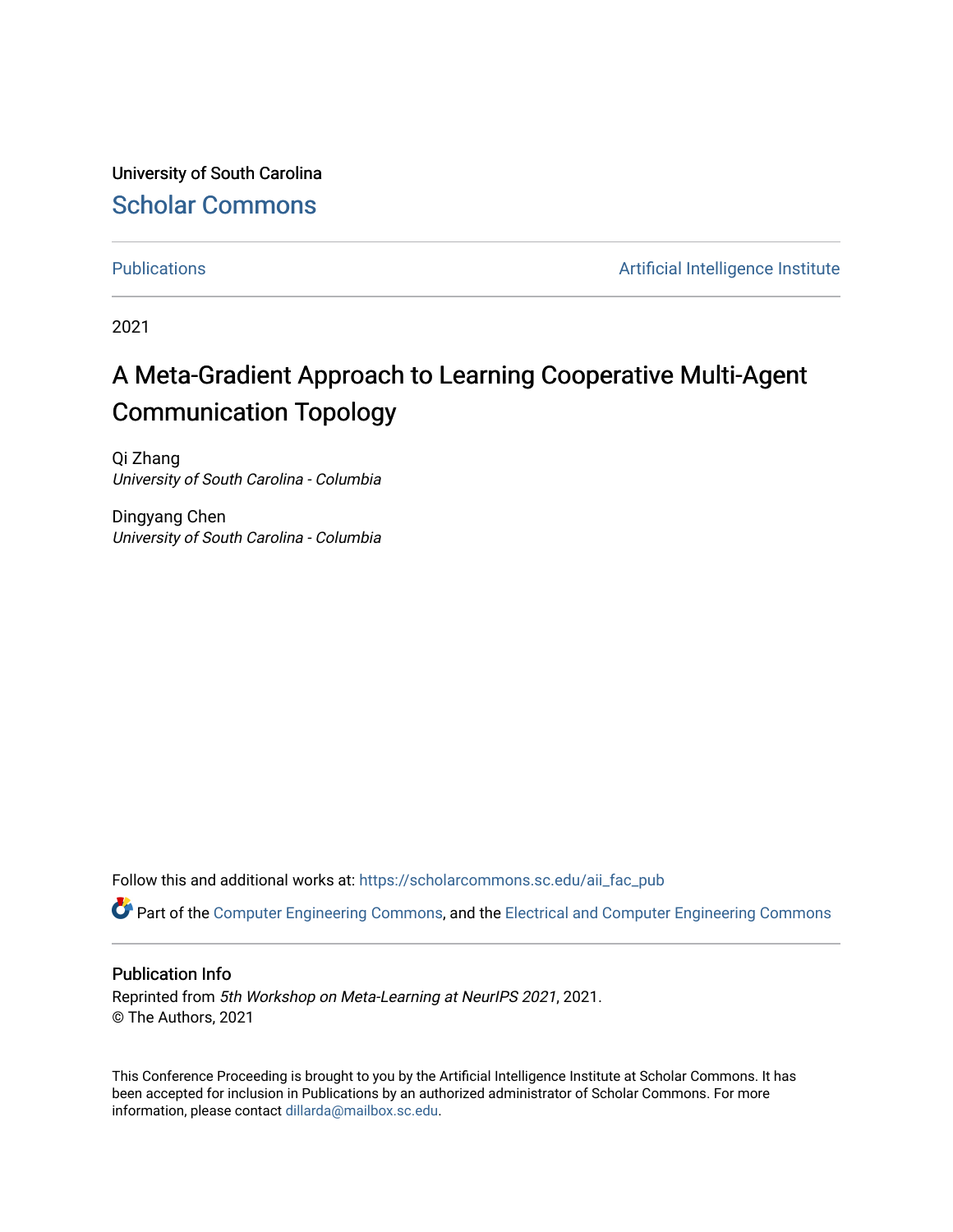# A Meta-Gradient Approach to Learning Cooperative Multi-Agent Communication Topology

Qi Zhang Artificial Intelligence Institute University of South Carolina Columbia, SC qz5@cse.sc.edu

Dingyang Chen Artificial Intelligence Institute University of South Carolina Columbia, SC dingyang@email.sc.edu

# Abstract

In cooperative multi-agent reinforcement learning (MARL), agents often can only partially observe the environment state, and thus communication is crucial to achieving coordination. Communicating agents must simultaneously learn to whom to communicate (i.e., communication topology) and how to interpret the received message for decision-making. Although agents can efficiently learn communication interpretation by end-to-end backpropagation, learning communication topology is much trickier since the binary decisions of whether to communicate impede end-to-end differentiation. As evidenced in our experiments, existing solutions, such as reparameterization tricks and reformulating topology learning as reinforcement learning, often fall short. This paper introduces a meta-learning framework that aims to discover and continually adapt the update rules for communication topology learning. Empirical results show that our meta-learning approach outperforms existing alternatives in a range of cooperative MARL tasks and demonstrates a reasonably strong ability to generalize to tasks different from meta-training. Preliminary analyses suggest that, interestingly, the discovered update rules occasionally resemble the human-designed rules such as policy gradients, yet remaining qualitatively different in most cases.

# 1 Introduction

There have been significant successes of reinforcement learning (RL) recently. Many RL applications involve multiple agents learning and adapting simultaneously to achieve shared goals, which naturally fall into the framework of cooperative multi-agent RL (MARL). In addition to challenges in singleagent RL, there are (at least) two challenges unique to cooperative MARL: (i) Since all agents are updating their policies, the environment becomes nonstationary from the perspective of any individual agent, violating assumptions in traditional single-agent RL and perhaps resulting in learning instability; and (ii) Compared to single-agent RL, the issue of partial observability is often more severe in MARL, since each individual agent might only observe a fraction of the information in the global state, leading to potential failure to coordinate. To cope with (i), the paradigm of centralized training and decentralized execution (CTDE) [\[1,](#page-9-0) [2\]](#page-9-1) have been proposed, where agents are trained with access to global information to mitigate the issue of nonstationarity and choose actions during execution independently in a decentralized manner. To cope with (ii), it is crucial to enable communication among agents during execution [\[3,](#page-9-2) [4\]](#page-9-3), where agents share their local information to others, such that each agent can form better knowledge about the global state, leading to better cooperation. This paper aims to better address multi-agent communication during execution under the CTDE paradigm.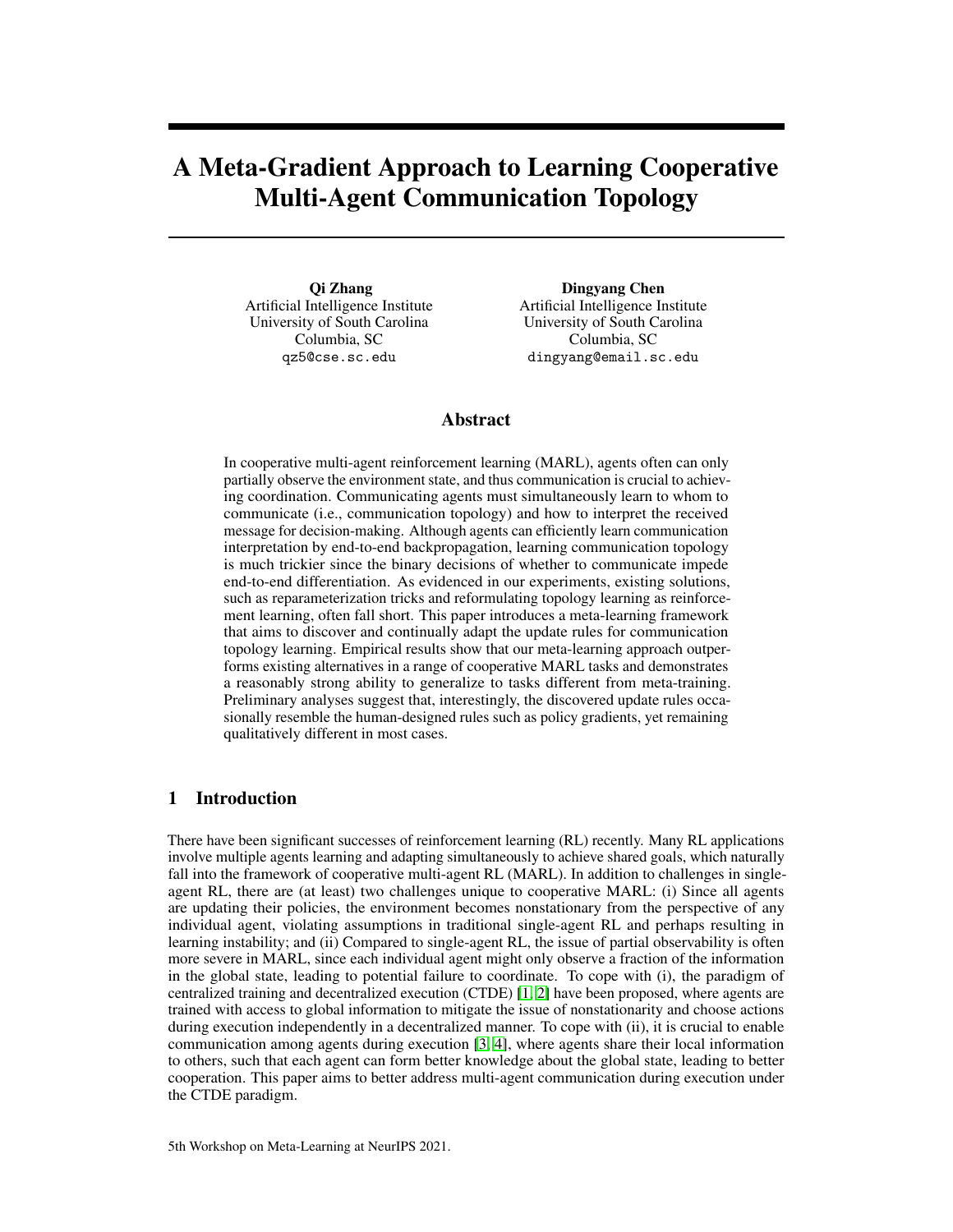For effective multi-agent communication, individual agents must simultaneously solve the problem of communication interpretation, i.e., how to utilize the received messages from other agents to make better decisions, and the preceding problem of communication topology, i.e., whom to communicate to. Recently, many research works have shown that it is effective to learn communication interpretation by end-to-end backpropagation (e.g., [\[5,](#page-9-4) [3\]](#page-9-2)). However, the end-to-end learning of communication topology is much trickier, since the binary decisions of to whom to communicate impede end-to-end differentiation. Prior work either uses reparameterization tricks such as Gumbel-Softmax [\[6\]](#page-9-5) to force differentiability (e.g., [\[7\]](#page-9-6)) or reformulates the learning of communication decisions as an RL problem to apply policy gradient methods (e.g., [\[8\]](#page-9-7)). However, these existing solutions are not completely satisfactory: Gumbel-Softmax is known to be unstable, especially for RL tasks; the formulation can dramatically slow down training due to the trial-and-error nature of RL, especially considering that the decision space for communication topology is often large.

Motivated by the aforementioned challenges, in this paper we propose to employ a meta-learning framework that formulates the problem of discovering an update rule for learning communication topology. We then develop an architecture and an algorithm for discovering and adaptively adjusting the update rule in an online fashion, with several key design choices aimed to stabilize and facilitate the meta-learning process. Experimental results show that our algorithm outperforms alternative baselines such as Gumbel-Softmax and policy gradient for learning communication topology. Our ablation study confirms the importance of our key design choices for performance. We also conduct analyses showing that the meta-learned update rule can transfer to different tasks with reasonable effectiveness. Surprisingly, while it outperforms the policy gradient baseline in most cases, we found that the update rule discovered by the meta-learning framework occasionally resembles patterns of the policy gradient update rule, yet remains qualitatively different.

# 2 Related work

Learning to learn. Meta-learning, aka learning to learn, refers to the objective of improving the learning process itself (usually an optimization process) to be effective for a variety of learning tasks. This idea has been around since the late 80s with various formulations such as improving the genetic programming process [\[9\]](#page-10-0), learning update rules for neural networks [\[10\]](#page-10-1), improving domain-invariant transfer of learned knowledge [\[11\]](#page-10-2), and, more recently, identifying initial neural network parameters for fast adaptation [\[12\]](#page-10-3) using meta-gradients, i.e., gradients obtained from backpropagation of the meta-learning objective. Recently, Xu et al. [\[13\]](#page-10-4) introduced the framework of using meta-gradients to improve the learning of an RL agent, which has been applied to various components of an RL algorithm, including intrinsic rewards [\[14\]](#page-10-5), auxiliary tasks [\[15\]](#page-10-6), hyperparameters of an actor-critic loss function [\[16\]](#page-10-7), update target [\[17,](#page-10-8) [18\]](#page-10-9). Meta-learning for multi-agent RL is relatively underexplored. Du et al. [\[19\]](#page-10-10) have applied meta-gradients to the discovery of multi-agent intrinsic rewards. In contrast, our work has an orthogonal contribution of using meta-gradients to learn multi-agent communication topology.

Communication in cooperative MARL. Communications between agents play an important role in solving the nonstationarity and partial observability in MARL. A popular training framework to solve the issue of nonstationarity is CDTE [\[2\]](#page-9-1), where global information is obtained by all-to-all communication during training (usually achieved by a centralized module) to mitigate nonstationarity, and no communication during execution to enable fast deployment. However, when agents only partially observe the environment state, the augmentation of communication during execution becomes necessary. A commonly used way is to broadcast the messages from one agent to all the others during execution if the communication is determined necessary for the current timestep [\[3\]](#page-9-2)[\[20\]](#page-10-11)[\[21\]](#page-10-12). However, such broadcasting of information is not only unscalable when the number of agents is large[\[22\]](#page-10-13), but also can potentially include redundant or even harmful information [\[23\]](#page-10-14)[\[24\]](#page-10-15). Thus, finding topology graphs to selectively communicate is crucial. The topology can be obtained by trainable networks that make the communication decisions [\[25\]](#page-10-16)[\[22\]](#page-10-13), or obtained naturally by the physical constraints e.g. only agents within certain distances are viewable [\[4\]](#page-9-3). We give a more detailed description of existing methods on finding communication topology in Section [4.1,](#page-4-0) in distinction to our approach.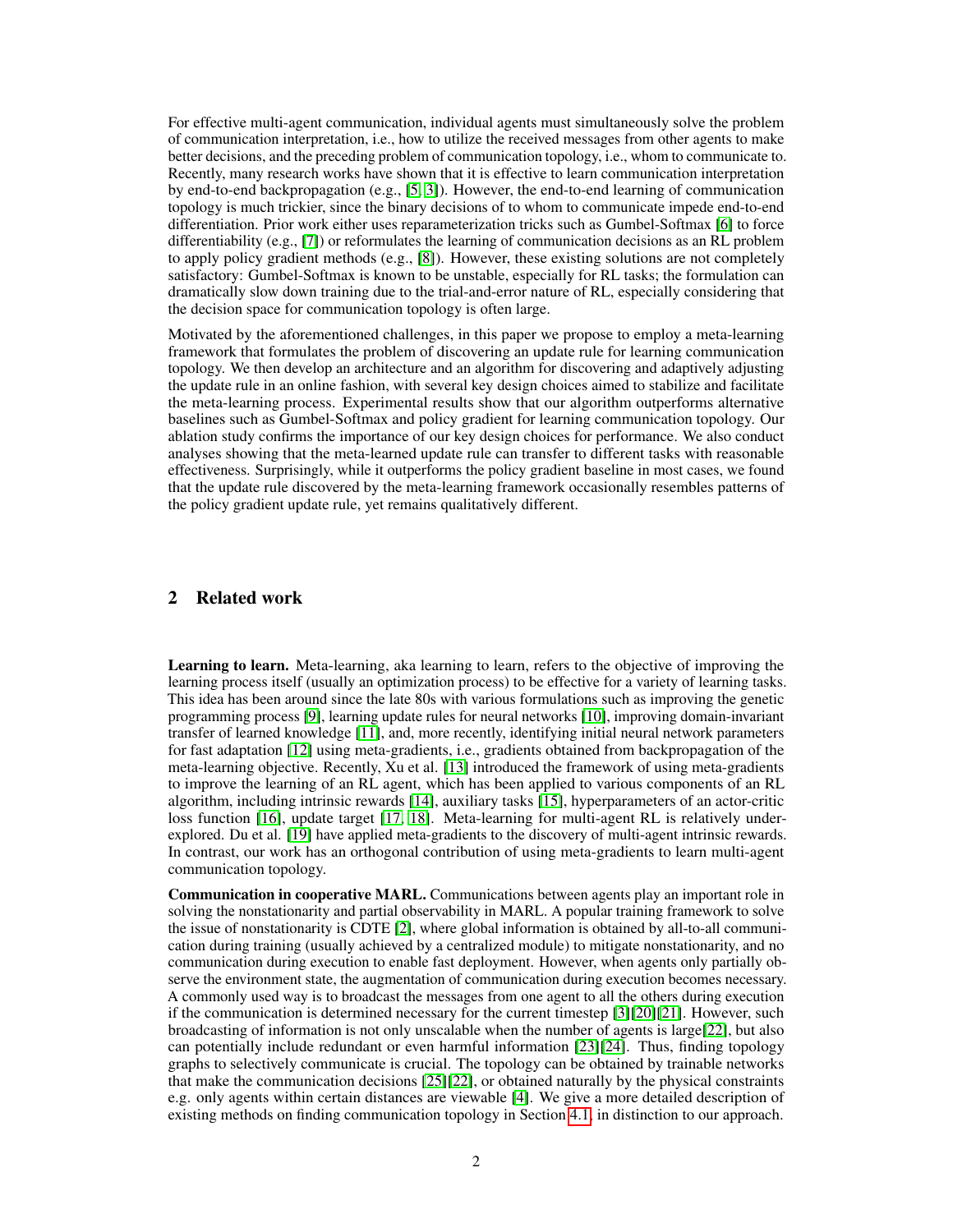<span id="page-3-0"></span>

Figure 1: *Left*: Our architecture for learning communication topology of cooperative MARL tasks. *Right*: Illustration of an agent *i* selecting its communicating neighbors at a particular timestep.

## <span id="page-3-1"></span>3 Preliminaries

We consider fully cooperative multi-agent tasks that can be modeled as Markov games [\[26\]](#page-10-17) augmented with networked communication [\[4,](#page-9-3) [25\]](#page-10-16), in which N agents, indexed by  $i \in \mathcal{N} := \{1, ..., N\}$ , choose sequential actions. At each timestep t, the task has a global state  $s_t \in S$  that is Markovian, and observation function  $f^i: \mathcal{S} \to \mathcal{O}^i$  yields observation  $o_t^i \in \mathcal{O}^i$ , for each agent i where  $\mathcal{O}^i$  is its observation space. At timestep t, each agent i chooses an action  $a_t^i \in A^{\bar{i}}$  a, forming a joint action  $a_t := (a_t^{\{1\}},..., a_t^N) \in \mathcal{A} := \times_i \mathcal{A}^i$  that induces a transition of the global state according to the state transition function  $P(s'|s, a) : S \times A \times S \rightarrow [0, 1]$ . The N agents choose actions after selectively communicating through a time-variant network, defined by a undirected graph  $\mathcal{G}_t := (\mathcal{N}, \mathcal{E}_t)$  with vertex set  $\mathcal{N}$  and edge set  $\mathcal{E}_t \subseteq \{(i, j) : i, j \in \mathcal{N}, i \neq j\}$ . Specifically, let  $\mathcal{N}_t^i := \{j : (i, j) \in \mathcal{E}_t\}$  be the neighbors of agent i at timestep t. Based on its observation  $o_t^i$ , agent i selects a subset of its neighbors,  $C_t^i \subseteq \mathcal{N}_t^i$ , and request the observations from the selected subset,  $o_t(C_t^i) := \{o_t^j : j \in C_t^i\}$ . Then, agent *i* chooses action according to its policy  $\pi^i$ ,  $a_t^i \sim \pi^i(o_t^i, o_t(C_t^i))$ , conditioning on both its own observation and observations of the selected neighbors. We consider the fully cooperative setting in which agents optimize their policies with respect to global reward function  $r(s, a) : S \times A \to \mathbb{R}$  and discount factor  $\gamma \in [0, 1]$ . The discounted return from timestep t is  $G_t = \sum_{l=0}^{\infty} \gamma^l r_{t+l}$ , where  $r_t := r(s_t, a_t)$  is the reward at timestep t. The agents' joint policy  $\pi = (\pi^1, \ldots, \pi^N)$  induce a value function, which is defined as  $V^{\pi}(s_t) = \mathbb{E}_{s_{t+1}:\infty, a_t:\infty}[G_t|s_t]$ , and action-value function  $Q^{\pi}(s_t, a_t) = \mathbb{E}_{s_{t+1}:\infty,a_{t+1}:\infty}[G_t|s_t, a_t].$ 

#### 4 Methods

Figure [1](#page-3-0) depicts our neural network architecture for solving the problem formulated in Section [3](#page-3-1) with a learned communication topology. The architecture is compatible with any instantiation of the CTDE framework. Specifically, it consists of a communication network for each agent, a policy network for each agent, and a centralizer module shared by all agents, which are described next in detail. For the rest of the paper, we omit the subscript of timestep  $t$  when the timestep is clear or irrelevant to the context.

Comm Net. At each timestep, the communication network selects a subset of each agent's neighbors to communicate with based on its current observation, and thus determining the communication topology. Specifically, we assume agent i's observation  $o^i$  contains the IDs of its neighbors  $\mathcal{N}^i$ . Each agent i's communication network  $c^i(\cdot)$  takes  $o^i$  as input and outputs  $c^{i \leftarrow j}(o^i) \in [0,1], \forall j \in \mathcal{N}^i$ , which is interpreted as the probability that agent  $i$  communicates with neighboring agent  $j$  for its observation  $o^j$ . Letting  $I^{i \leftarrow j}$  be the corresponding Bernoulli random variable with mean  $c^{i \leftarrow j}(o^i)$ , the selected subset of communicating neighbors is thus  $\mathcal{C}^i = \{j \in \mathcal{N}^i : I^{i \leftarrow j} = 1\}$ . The output size of the communication network is  $|\mathcal{N}^i|$ . When  $|\mathcal{N}^i|$  is a constant (e.g., an agent has a constant number of  $n(< N)$  neighbors), and we can use a simple multi-layer perceptron (MLP) as the communication network. In general,  $|N^i|$  is a time-variant variable, and architecture choices such as LSTMs [\[27\]](#page-11-0),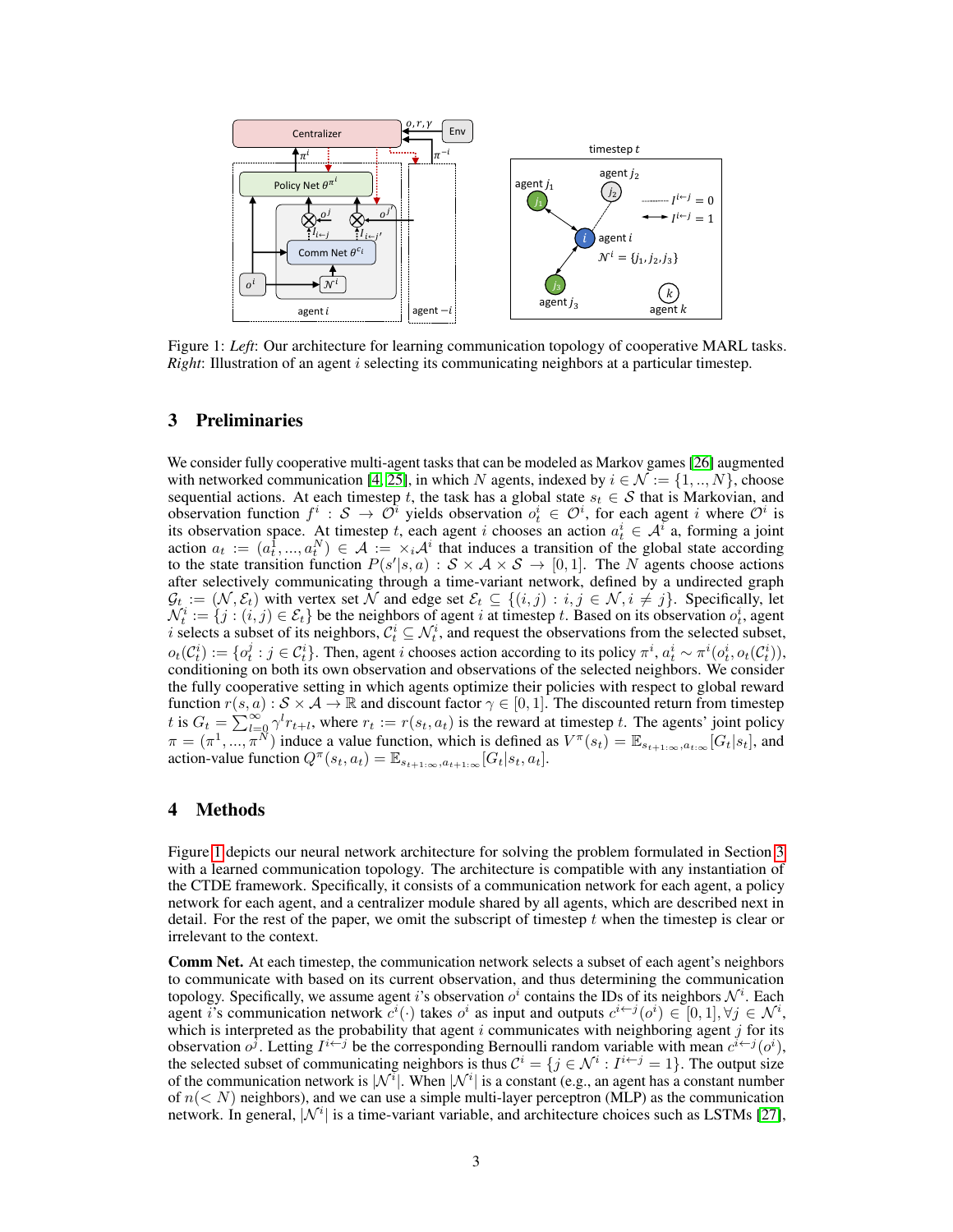transformers [\[28\]](#page-11-1), and Graph Convolutional Nets (GCNs) [\[29\]](#page-11-2) to deal with the variable output size. We use  $\theta_c^i$  to denote the parameters for the communication network of agent *i*.

Policy Net. In this paper, we consider deterministic policies which are suitable for continuous action spaces. Our method can be straightforwardly adapted to the stochastic policy case. Specifically, the agent i's policy network  $\pi^{i}(\cdot)$  takes as input its local observation  $o^{i}$  as well as the received observations  $o(C^i)$  and deterministically outputs an action  $\pi^i(o^i, o(C^i)) \in A^i$ . In order to scale to an arbitrary number of communicating neighbors, in practice we treat  $o(C^i)$  as a sequence of length  $|C^i|$ use an LSTM network that processes the sequence. The final hidden state of the LSTM network is concatenated with local observation  $o^i$  and then fed into a multi-layer perceptron (MLP) to produce the action. We use  $\theta_{\pi}^{i}$  to denote the parameters for the policy network of agent *i*.

Centralizer. As an instantiation of the CTDE framework, our architecture involves a centralizer module that utilizes global information to guide the training of the modules for decentralized execution. As the communication and policy networks are the decentralized execution modules, the role of our centralizer is to provide learning signals for these two types of networks. We follow the prior work and consider the typical centralized critic that seeks to approximate the action-value function of the joint policy,  $Q(o, a) \approx Q^{\pi}(s, a)$ , where  $o := (o^1, ..., o^N)$  is the joint observation and  $a := (a^1, ..., a^N)$  is the joint action; if the global state  $s$  is conveniently available, joint observation  $o$  can be replaced by s. Given joint observation  $o \in \mathcal{O}$ , the communication networks and the policy networks  $\{c^{\bar{i}}, \pi^i\}_{i \in \mathcal{N}}$ together define a (stochastic) joint policy  $\pi$  :  $\mathcal{O} \to \Delta(\mathcal{A})$  that maps the joint observation to a distribution over the joint action, where the stochasticity comes from the selection of communicating neighbors by the communication networks (assuming the policy network is deterministic). Letting the critic be parameterized by  $\theta_Q$ , the critic can be trained by minimizing the temporal difference (TD) error:

<span id="page-4-3"></span><span id="page-4-2"></span><span id="page-4-1"></span>
$$
\mathcal{L}(\theta_Q) = \mathbb{E}_{(o,a,r,o') \sim \mathcal{D}} \left[ (Q(o,a;\theta_Q) - y)^2 \right], \qquad y = r + \gamma Q'(o',a';\theta_Q')|_{a' \sim \pi'(o')} \tag{1}
$$

where  $D$  is the replay buffer recording joint observations and actions; TD target  $y$  is computed by the target critic network  $Q'$  with delayed parameters  $\theta'_{Q}$  and target joint policy  $\pi'$  with delayed parameters of the communication and policy networks. Following MADDPG [\[2\]](#page-9-1), the centralized critic can be used to guide the optimization of each agent  $i$ 's network parameters by the optimization of

$$
\max_{\theta_n^i, \theta_c^i} J(\theta_n^i, \theta_c^i) \quad \text{with } J(\theta_n^i, \theta_c^i) = \mathbb{E}_{(o,a)\sim\mathcal{D}}\left[Q(o, a^i, a^{-i}; \theta_Q)|_{a^i = \pi^i(o^i, o(\mathcal{C}^i); \theta_\pi^i), \mathcal{C}^i \sim c^i(o^i; \theta_c^i)}\right].
$$

Using the chain rule on the deterministic policy network  $a^i = \pi^i(o^i, o(C^i); \theta^i_{\pi})$ , the gradient w.r.t.  $\theta^i_{\pi}$ is derived as

$$
\nabla_{\theta_{\pi}^{i}} J(\theta_{\pi}^{i}, \theta_{c}^{i}) = \mathbb{E}_{(o,a)\sim\mathcal{D}}\left[\nabla_{\theta_{\pi}^{i}} \pi^{i}(o^{i}, o(\mathcal{C}^{i}); \theta_{\pi}^{i}) \nabla_{a^{i}} Q(o, a^{i}, a^{-i})|_{a^{i}=\pi^{i}(o^{i}, o(\mathcal{C}^{i}); \theta_{\pi}^{i}), \mathcal{C}^{i} \sim c^{i}(o^{i}, \theta_{c}^{i})\right].
$$
\n(3)

#### <span id="page-4-0"></span>4.1 Problem of learning communication topology and existing solutions

In contrast with the policy network, the gradient of objective [\(2\)](#page-4-1) w.r.t. the communication network's parameters  $\theta_c^i$  cannot be obtained via the chain rule, since the sampling procedure for the communicating neighbors,  $\mathcal{C}^i \sim c^i(o^i; \theta_c^i)$ , is non-differentiable. Before presenting our solution using the meta-gradient framework in Section [4.2,](#page-5-0) we here review existing solutions in prior work:

No communication, i.e.,  $C_t^i = \varnothing \ \forall i, t$ . At the extreme of the no communication topology, no agent communicates with any neighbor at any time, and thus the action choice is only based on the local observation, i.e.,  $a_t^i \sim \pi^i(o_t^i)$   $\forall i, t$ . Early work on CTDE, e.g., MADDPG [\[2\]](#page-9-1), uses no communication as the default topology. No communication suffers from the issue of partial observability of individual agents.

**Full communication, i.e.,**  $C_t^i = \mathcal{N}_t^i \ \forall i, t$ . This solution bypasses the problem of communication topology learning by simply letting all agents always communicate with all neighbors. Prior work such as DIAL [\[5\]](#page-9-4) and CommNet [\[3\]](#page-9-2) employs such full communication topology. Such topology suffers from large communication overhead, especially when the number of agents is large. Moreover, later work (e.g., TarMAC [\[20\]](#page-10-11)), as well as our empirical results in Section [5,](#page-6-0) shows that full communication can even hinder the learning performance, presumably because the agents are forced to interpret usually excessive messages received from all neighbors.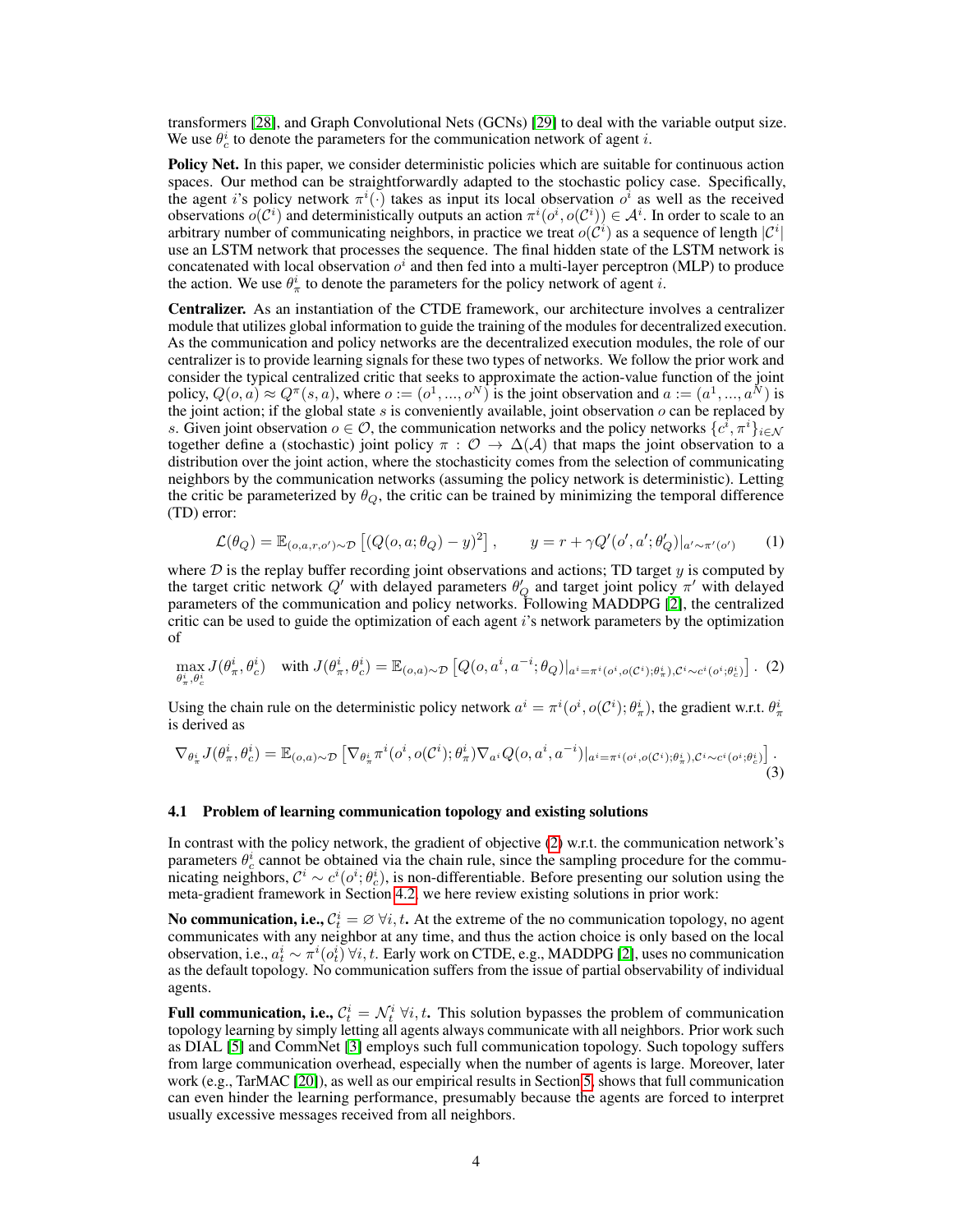**RL for communication topology.** The communication decisions  $\{I_t^{i \leftarrow j}\}_{j \in \mathcal{N}_t^i}$  made by agent *i* at timestep t can be viewed as a  $|\mathcal{N}_t^i|$ -bit action in the RL sense, with reward  $r_t$  simply being the original task reward. Therefore, any (multi-agent) RL algorithm can in principle be applied to obtain the update for the communication network  $c^i$  that makes the decisions, e.g., REINFORCE [\[30\]](#page-11-3):

<span id="page-5-2"></span>
$$
\Delta \theta_c^i \propto \mathbb{E}\left[\nabla_{\theta_c^i} \sum_t \sum_{j \in \mathcal{N}_t^i} \left(\log c^{i \leftarrow j} (I_t^{i \leftarrow j} | o_t^i; \theta_c^i)\right) G_t\right] \quad \forall i \in \mathcal{N} \tag{4}
$$

where the expectation is w.r.t. trajectories generated by on-policy parameters  $\{\theta_c^i, \theta_{\pi}^i\}_{i\in\mathcal{N}}$ . This idea of reformulating topology learning as an RL problem has been explored in prior work. For example, I3CNet [\[8\]](#page-9-7) uses REINFORCE to train a single gating mechanism for each agent to decide whether to broadcast its observation to all of its neighbors. However, no prior work has attempted to use RL for training agent-to-agent communication decision-making like our communication network. We include REINFORCE as a baseline in our experiments, yet we do not claim it as our main contribution.

Reparameterization tricks. Reparameterization tricks are widely used to address the nondifferentiability caused by sampling. Specifically, Straight Through Gumbel-Softmax [\[6\]](#page-9-5) can be used for categorical samplings like  $I_t^{i \leftarrow j} \sim c^{i \leftarrow j} (o_t^i)$ . While convenient to use, Gumbel-Softmax can be very unstable. Without carefully chosen regularizers, Gumbel-Softmax can easily degenerate to full communication, as evidenced in prior work [\[7,](#page-9-6) [31,](#page-11-4) [32\]](#page-11-5) and our experiments.

#### <span id="page-5-0"></span>4.2 Learning communication networks with meta-gradients

Inspired by the success of single-agent meta-RL [\[13,](#page-10-4) [14,](#page-10-5) [17,](#page-10-8) [18\]](#page-10-9), we here develop a meta-gradient framework to train the communication networks. Our main hypothesis of this work is that *the communication topology learning rule obtained from our meta-gradient based optimization outperforms the traditional methods based on the policy gradient and Gumbel-Softmax* . The meta-gradient approach will yield a learning rule with independent advantage estimates for each  $(i, j)$  pair of agents (cf.  $\hat{A}_t^{i \leftarrow j}$  in [\(5\)](#page-5-1)), which potentially reduces variance and speeds up learning compared with the policy gradient method [\(4\)](#page-5-2) that shares the same advantage estimate  $G_t$  for all pairs of agents. Moreover, the meta-learned update rule does not involve any reparameterization tricks such as Gumbel-Softmax that can result in unstable learning.

As for the architecture, the centralizer module is augmented with a backward LSTM network that takes as input the reverse trajectory of all the agents and produces the update direction for each agent's communication network. Specifically, the backward LSTM takes as input  $x_t :=$  $[r_t, d_t, \gamma, \{c^{i \leftarrow j}(o_t^i)\}_{(i,j)\in\mathcal{N}\times\mathcal{N}_t^i}]$  at each timestep t of a trajectory, where  $r_t$  is the shared reward,  $d_t$  is the binary value indicating episode termination,  $\gamma$  is the discount factor, and  $c^{i \leftarrow j}(o_t^i)$  is the probability of agent i communicating with neighbor j at timestep t that is computed by communication network  $c^i(\cdot)$ . Since  $|\mathcal{N}_t^i|$  is in general a time-variant variable, the size of input  $x_t$  is time-variant. We Hetwork  $c(\cdot)$ . Since  $|\mathcal{N}_t|$  is in general a time-variant variable, the size of liptif  $x_t$  is time-variant. We assume  $|\mathcal{N}_t^i|$  to be bounded by d (i.e., an agent has at most d neighbors), which is always possible since d can be set to  $N-1$ . Thus, the size of input  $x_t$  is time-invariant, and  $x_t$  can be flattened for the LSTM input. The LSTM outputs, for each agent-neighbor pair of  $(i, j) \in \mathcal{N} \times \mathcal{N}_t^i$  at each timestep t, a scalar  $\hat{A}^{i \leftarrow j}_t \in \mathbb{R}$  that defines the update of the communication network:

$$
\Delta \theta_c^i \propto \mathbb{E}\left[\nabla_{\theta_c^i} \sum_t \sum_{j \in \mathcal{N}_t^i} \left(\log c^{i \leftarrow j} (I_t^{i \leftarrow j} | o_t^i; \theta_c^i)\right) \hat{A}_t^{i \leftarrow j}\right] \quad \forall i \in \mathcal{N}.\tag{5}
$$

Compared with the REINFORCE update in Equation [\(4\)](#page-5-2), the term of return  $G_t$  is replaced by  $\hat{A}_t^{i \leftarrow j}$ that is computed by the backward LSTM.

We use  $\eta$  to denote the meta-parameters for the backward LSTM network that defines the update of Equation [\(5\)](#page-5-1). The objective of our meta-learning framework is to find the meta-parameters  $\eta$  that leads to high expected return after a number of  $K$  updates for the communication network parameters  $\theta_c := \{\theta_c^i\}_{i \in \mathcal{N}}$ , given some fixed policy network parameters  $\theta_\pi := \{\theta_\pi^i\}_{i \in \mathcal{N}}$ 

<span id="page-5-3"></span><span id="page-5-1"></span>
$$
\underset{\eta}{\arg\max} J_K(\eta) := \mathbb{E}_{\theta_c(0)}[G(\theta_c(K))]
$$
\n(6)

where the expectation is w.r.t. random initializations of  $\theta_c(0)$ ; the initial  $\theta_c(0)$  is updated K times to  $\theta_c(K)$  using the fixed  $\eta$ ,  $(\theta_c(0) \to \dots \to \theta_c(K) \mid \eta)$ ;  $G(\theta_c(K)) := \mathbb{E}[\sum_{t=0}^{\infty} \gamma^t r_t | \theta_c(K), \theta_{\pi}]$  is the expected return for the communication network after the K updates  $\theta_c(K)$  and the fixed policy network parameters  $\theta_{\pi}$ .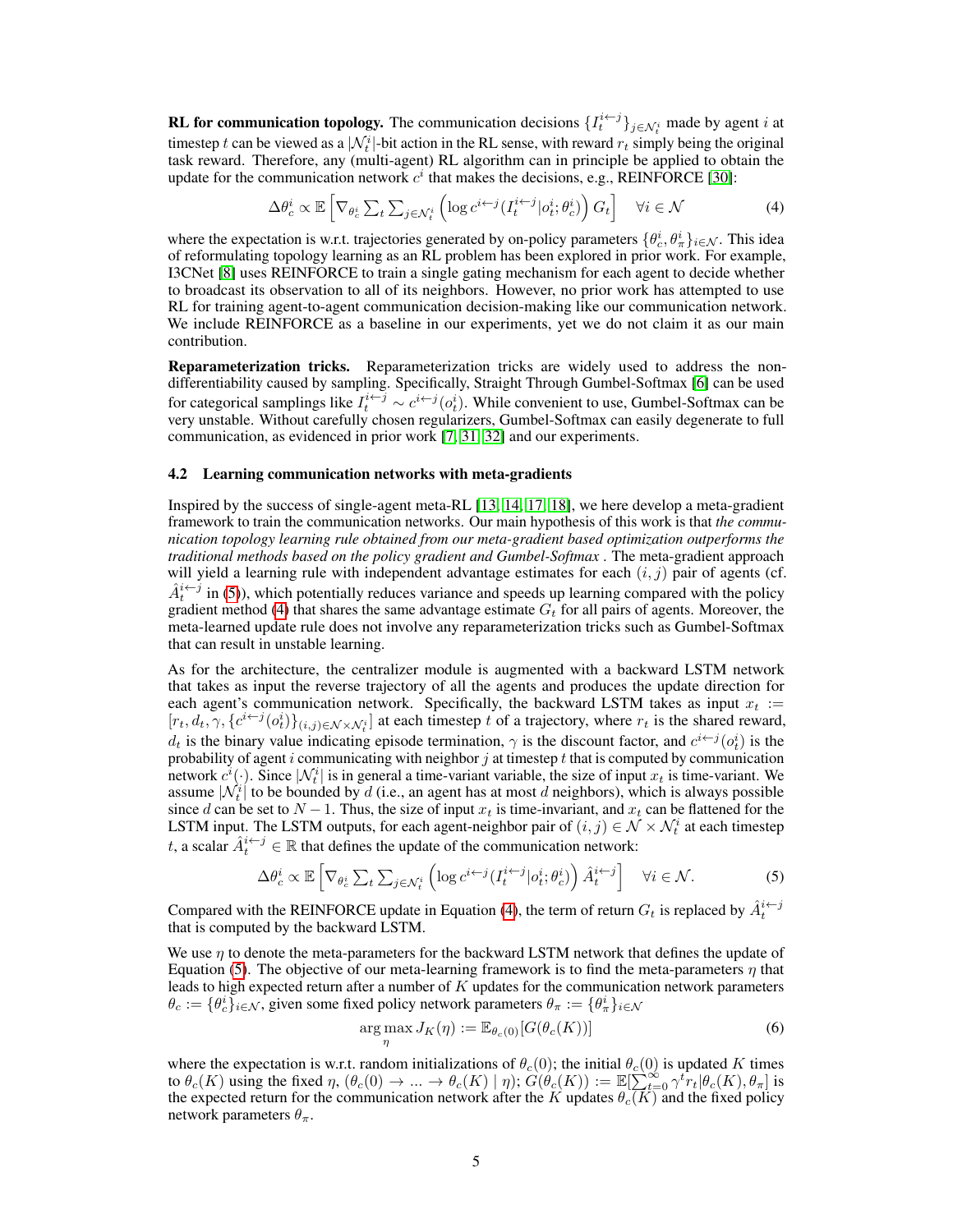Since the updates of  $\theta_c$  are differentiable with respect to  $\eta$ , we can consider optimizing objective [\(6\)](#page-5-3) with the meta-gradient derived using the chain rule  $\nabla_{\eta}J_K(\eta) = \nabla_{\theta_c(K)}J_K(\eta)\nabla_{\eta}\theta_c(K)$ , with  $\nabla_{\theta_c(K)} J_K(\eta)$  obtained from the policy gradient, e.g., REINFORCE:

<span id="page-6-1"></span>
$$
\nabla_{\eta} J_K(\eta) = \mathbb{E}_{\theta_c(0)} \left[ \nabla_{\eta} \sum_t \sum_{(i,j) \in \mathcal{N} \times \mathcal{N}_t^i} \left( \log c^{i \leftarrow j} \left( I_t^{i \leftarrow j} | o_t^i; \theta_c^i(K) \right) \right) G_t \left( \theta_c(K) \right) \right] \tag{7}
$$

where  $G_t(\theta_c(K)) := \mathbb{E}[\sum_{t'=t}^{\infty} \gamma^{t'} r_{t'} | \theta_c(K), \theta_{\pi}]$  is the expected return starting from timestep t. The true meta-objective [\(6\)](#page-5-3) and its meta-gradient [\(7\)](#page-6-1) require backpropagation through the entire  $K$ updates of  $\theta_c$ , which is infeasible due to memory constraint if K is large. In practice, we perform meta-gradient optimization every a small number of K updates while continually updating  $\theta_c$  to the end of learning.

Concurrent parameter updates. The derivation of meta-gradient [\(7\)](#page-6-1) assumes fixed policy network parameters, which makes the environment stationary from the perspective of the communication networks and thus the policy gradient can be used to calculate  $\nabla_{\theta_c(K)} J_K(\eta)$ . In practice, to speed up learning we consider concurrent updates for all parameters, including the communication networks  $\theta_c$ , the policy networks  $\theta_{\pi}$ , and the centralized critic  $\theta_{\Omega}$ .

**Learned baseline.** To reduce variance, we separately use a baseline  $V(o_t; \phi) \approx G_t$  parameterized by  $\phi$  to approximate the expected return under the current communication and policy networks, which is learned using  $n$ -step TD:

$$
\Delta \phi \propto \left( G_t^{\phi,n} - V(o_t; \phi) \right) \nabla_{\phi} V(o_t; \phi), \qquad G_t^{\phi,n} = \sum_{k=0}^{n-1} \gamma^k r_{t+k+1} + \gamma^n V(o_{t+n}; \phi).
$$

The  $G_t(\theta_c(K))$  term in meta-gradient [\(7\)](#page-6-1) is replaced by  $G_t^{\phi,n} - V(o_t; \phi)$ , where the trajectory for computing  $G_t^{\phi,n}$  is sampled from the on-policy parameters  $(\theta_c(K), \theta_{\pi}(K))$  that have been concurrently updated. In our empirical work, we also use a learned baseline for the original REINFORCE [\(4\)](#page-5-2) for fair comparison.

Entropy regularization. We also propose to add entropy regularization on the communication network outputs  $c^{i \leftarrow j}$  to encourage exploration and facilitate learning. The regularized meta-gradient becomes

$$
\nabla_{\eta}(K) := \nabla_{\eta} J_K(\eta) + \beta \nabla_{\eta} \sum_{t} \sum_{(i,j) \in \mathcal{N} \times \mathcal{N}_t^i} H\left(c^{i \leftarrow j} \left(o_t^i; \theta_c^i(K)\right)\right) \tag{8}
$$

where  $H(\cdot)$  is the entropy of the Bernoulli distribution  $c^{i \leftarrow j}$  that is determined by the post-update  $\theta_c^i(K)$ , and  $\beta \in \mathbb{R}^+$  is the regularization coefficient.

**Blending intermediate meta-gradients.** The regularized meta-gradient  $\nabla_n(K)$  is derived through the parameters after the K-th update, i.e.,  $\theta_c(K)$ . In practice, we find it effective to blend it with meta-gradients derived through the intermediate parameters, resulting in our final update for metaparameters  $\eta$ :

<span id="page-6-3"></span><span id="page-6-2"></span>
$$
\Delta \eta \propto \frac{1}{K} \sum_{k=1}^{K} \nabla_{\eta}(k) \tag{9}
$$

where  $\nabla_n(k)$  is the meta-gradient derived through  $\theta_c(k)$  in the same way as Equation [\(8\)](#page-6-2). We hypothesize that such blending in Equation [\(9\)](#page-6-3) can reduce the variance of the gradient estimation and therefore benefit the optimization of the meta-parameters.

The resulting algorithm is specified in Algorithm [1.](#page-7-0)

### <span id="page-6-0"></span>5 Experiments

We aim to answer the following questions in Sections [5.1](#page-7-1)[-5.3,](#page-8-0) respectively:

- How effective is our algorithm for learning cooperative communication topology?
- How effective is the meta-parameters *after* being optimized?
- How important are the design choices described in Section [4.2?](#page-5-0)
- What kind of update rule is learned from the meta-learning process?

Environment. We consider the following scenarios in multiple particle environment (MPE) [\[33\]](#page-11-6): (1) *cooperative navigation*: N agents move as a team to cover N landmarks. Each agent observes its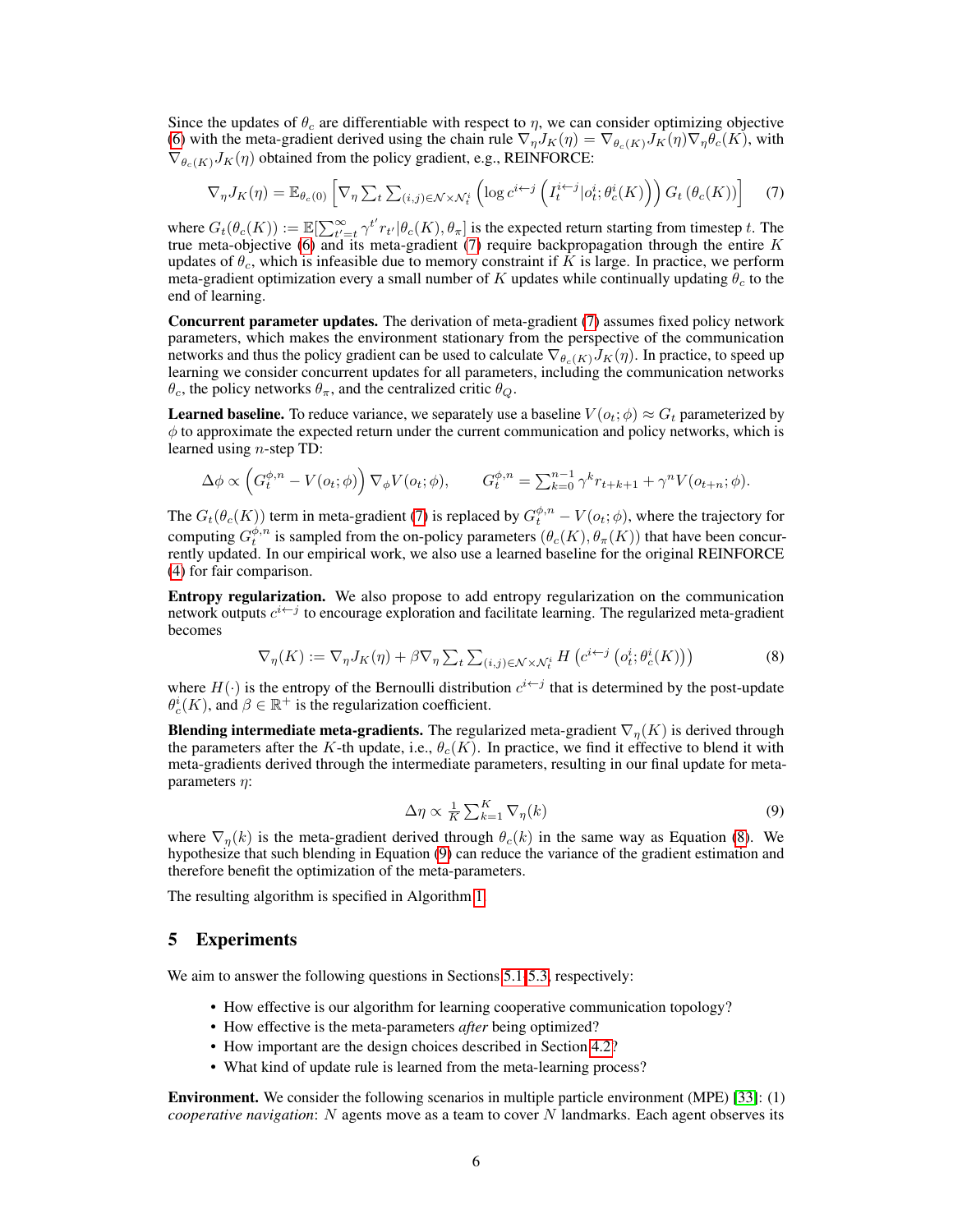Algorithm 1: Learning cooperative communication topology via meta-gradients

<span id="page-7-0"></span>**Input:** A cooperative multi-agent task with agents  $N$ , meta-optimization hyperparameter K 1 Initialize parameters for communication and policy networks  $\hat{\theta}_c \equiv {\theta_c^i}_{i \in \mathcal{N}}, \hat{\theta}_\pi \equiv {\theta_\pi^i}_{i \in \mathcal{N}},$ centralized critic  $\theta_Q$ , baseline  $\phi$ , meta-parameters  $\eta$ , and replay buffer  $D$ 2 repeat  $\theta_c(0), \theta_\pi(0) \leftarrow \theta_c, \theta_\pi$ 4 | for  $k = 1, 2, ..., K$  do 5 Generated a trajectory  $\tau(k-1)$  using  $(\theta_c(k-1), \theta_\pi(k-1))$  $\bullet$  | Add the trajectory to replay buffer  $\mathcal D$ 7 Update the centralized critic  $\theta_Q$  by minimizing  $\mathcal{L}(\theta_Q)$  in Equation [\(1\)](#page-4-2) on samples from  $\mathcal D$ 8 Update the policy networks as  $\theta_{\pi}(k-1) \to \theta_{\pi}(k)$  using Equation [\(3\)](#page-4-3) on samples from  $\mathcal{D}$ 9 Update the communication networks as  $\theta_c(k-1) \rightarrow \theta_c(k)$  using Equation [\(5\)](#page-5-1) with  $\eta$ 10 end 11 Generated a trajectory  $\tau(K)$  using  $(\theta_c(K), \theta_{\pi}(K))$ 12 Perform updates for baseline  $\phi$  on trajectories  $\{\tau(k)\}_{k=1}^K$ 

- 13 Update  $\eta$  using meta-gradient Equation [\(9\)](#page-6-3) computed from trajectories  $\{\tau(k)\}_{k=1}^K$
- 14  $\theta_c, \theta_{\pi} \leftarrow \theta_c(K), \theta_{\pi}(K)$
- <sup>15</sup> until convergence

location and velocity, the relative location of the nearest  $l$  landmarks, and the relative location of other agents. Our experiments include the tasks of  $(N = 3, l = 3)$  as navigation\_N3\_13,  $(N = 6, l = 1)$ as navigation\_N6\_11, and  $(N = 6, l = 6)$  as navigation\_N6\_16. (2) *predator and prey:* N cooperating predators (agents) are tasked to capture  $M$  preys. The preys are environment-controlled by fixed policies that are pretrained. The movement of both predators and preys is impeded by  $L$ landmarks. Each predator observes its location and velocity, the relative location of the nearest  $l$ landmarks and the nearest  $l$  preys, and the relative location of other predators. Our experiments include the tasks of  $(N = 3, M = 1, l = 3)$  as predator\_prey\_N3\_13,  $(N = 6, M = 2, l = 1)$  as predator\_prey\_N6\_11, and  $(N = 6, M = 2, l = 6)$  as predator\_prey\_N6\_16. (3) *cooperative push*: N cooperating agents are tasked to push a large ball to a target position. Each agent observes its location and velocity, the relative position of the large ball and the target position, and the relative location of other agents. We include the tasks of  $N = 3$  as push\_N3 and  $N = 6$  as push\_N6.

Implementation details. Consistent with prior implementations [\[2,](#page-9-1) [34\]](#page-11-7) on MPE, the trajectory length is set to be equal to the episode length, which is 25 timesteps. The meta-parameters are updated every  $K = 10$  updates of the parameters, after a grid search over  $K \in \{1, 5, 10, 20\}$ . All algorithms are implemented using JAX [\[35\]](#page-11-8).

Baselines. We compare our meta-gradient approach against the four baselines discussed in Section [4.1:](#page-4-0) no-communication, full-communication, learning communication topology with the policy gradient algorithm of REINFORCE, and learning communication topology with Straight Through Gumbel-Softmax (STGS). For the ablation study in Section [5.3,](#page-8-0) we additionally compare against variants of our algorithm with changes to our key design choices.

#### <span id="page-7-1"></span>5.1 Effectiveness of the meta-learning framework

Figure [2](#page-8-1) shows the training curves comparing our method of meta-learning communication topology against the four baselines. Please view all of the figures in this section in color. Our key observation is that: no method is uniformly the best among all tasks, yet our method is consistently comparable to the best for most tasks while each baseline can perform significantly worse in some tasks. Full communication is, perhaps surprisingly, among the worst in all tasks except for push\_N3. No communication is among the worst in push\_N3 and worse than the best in push\_N6. REINFORCE is among the worst in navigation\_N3\_l3, predator\_prey\_N6\_l1, and push\_N3. STGS is among the worst in all tasks except for navigation\_N6\_l1 and push\_N3. Our meta-learning method is consistently among the top two in all eight tasks.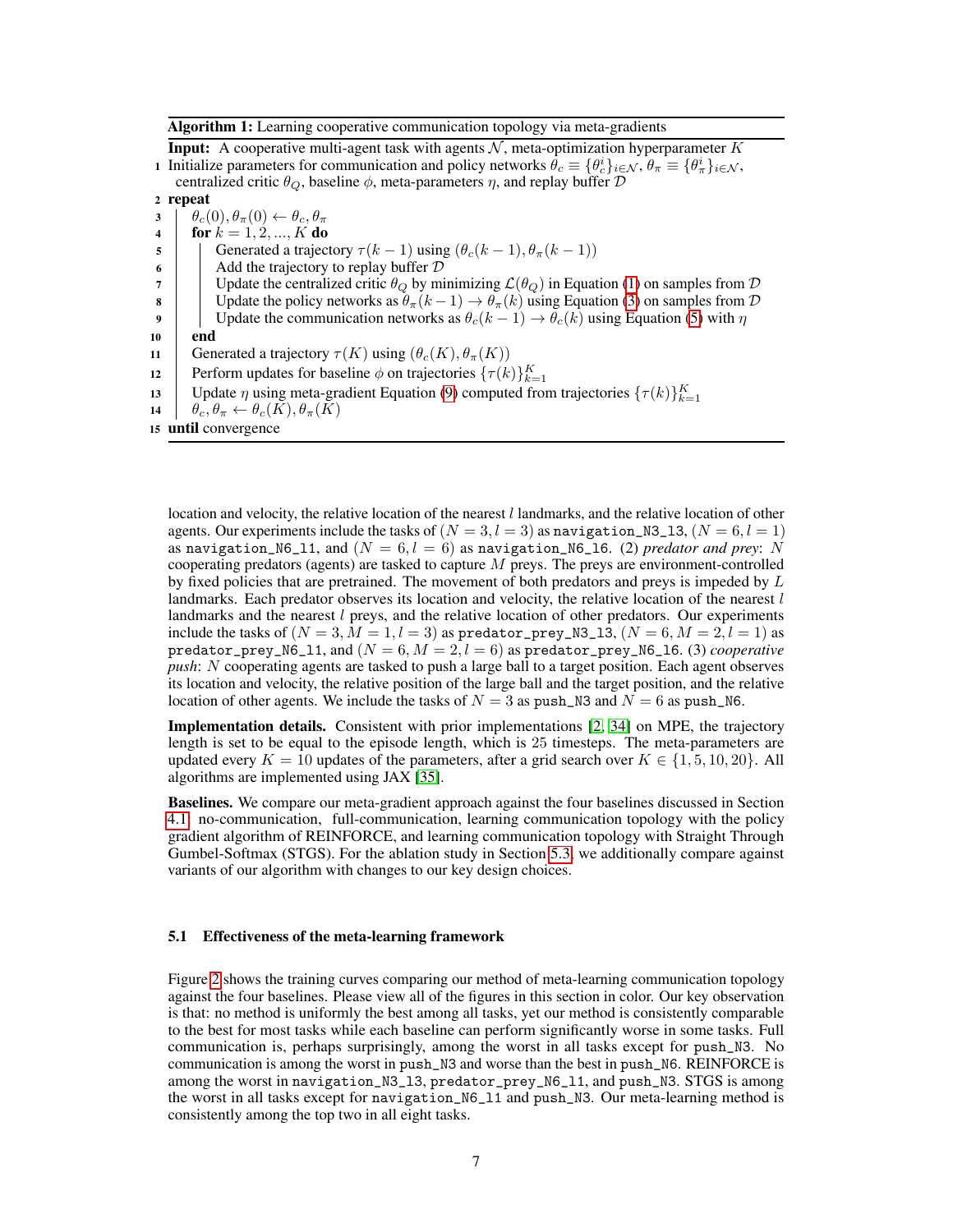<span id="page-8-1"></span>

Figure 2: Training curves of three runs comparing our algorithm of meta-learning communication topology against the baselines. Y-axis: episodic reward. X-axis: training step (1e6).

<span id="page-8-2"></span>

Figure 3: Effectiveness of fixed meta-parameters. Y-axis: episodic reward. X-axis: training step (1e6).

#### 5.2 Effectiveness of the meta-learned update rule

Our algorithm continually updates meta-parameters  $\eta$  online. An interesting question is: how effective is the communication topology learning rule defined by some fixed  $\eta$  that is obtained after metagradient optimization? Figure [3](#page-8-2) compares training curves for the two tasks of navigation\_N6\_l6 and predator\_prey\_N6\_11 using fixed  $\eta$  that is randomly initialized, or obtained after 10k or 50k episodes, with the online updated  $\eta$  as a reference point. We consider both the settings in which the fixed  $\eta$  is obtained from the same task and from a different task. As a sanity check, meta-learned  $η$  (either fixed or online updated) outperforms random initialized  $η$ . In navigation\_N6\_16, the meta-learned, fixed  $\eta$  can outperform the online updated  $\eta$ , even for the  $\eta$  obtained from the other task of predator\_prey\_N6\_11. However, in predator\_prey\_N6\_11, the online updated  $\eta$  tends to perform best. This indicates that the answer to our question is task-dependent: some tasks may require continually updating meta-parameters for best performance.

#### <span id="page-8-0"></span>5.3 Ablation study and analyses of learned communication topology

Our ablation study that examines the effect of our design choices of entropy regularization and intermediate meta-gradients introduced in Section [4.2,](#page-5-0) as well as the effect of the number of parameter updates  $K$  per meta-update Figure [4](#page-9-8) (left) summarizes the ablation results . The results show that both design choices are crucial for performance. As for  $K$ , an intermediate value such as 5 and 10 tends to work better than the extreme values of 1 and 20.

To distinguish REINFORCE-learned and meta-learned typologies, we compare the REINFORCE advantage (i.e.,  $G_t - V(o_t; \phi)$  for Equation [\(4\)](#page-5-2) with learned baseline  $\phi$ ) and the meta-learned advantage (i.e.,  $\hat{A}^{i \leftarrow j}_t$  computed by  $\eta$  for Equation [\(5\)](#page-5-1)) that respectively define the two update rules for the communication network. Figure [4](#page-9-8) (right) visualizes the normalized advantages computed from a same episode of predator\_prey\_N6\_11. We present the meta-learned advantage  $\hat{A}_t^{i \leftarrow j}$  computed by both the randomly initialized  $\eta$  and the updated  $\eta$  after 50k episodes, for the agent indexed by  $i = 1$  against its neighbors  $j \in \{2, ..., 6\}$ . It is clear that the meta-learned  $\eta$  yields advantages that differ from those at initialization and are contrastingly different among the neighbors j. Interestingly,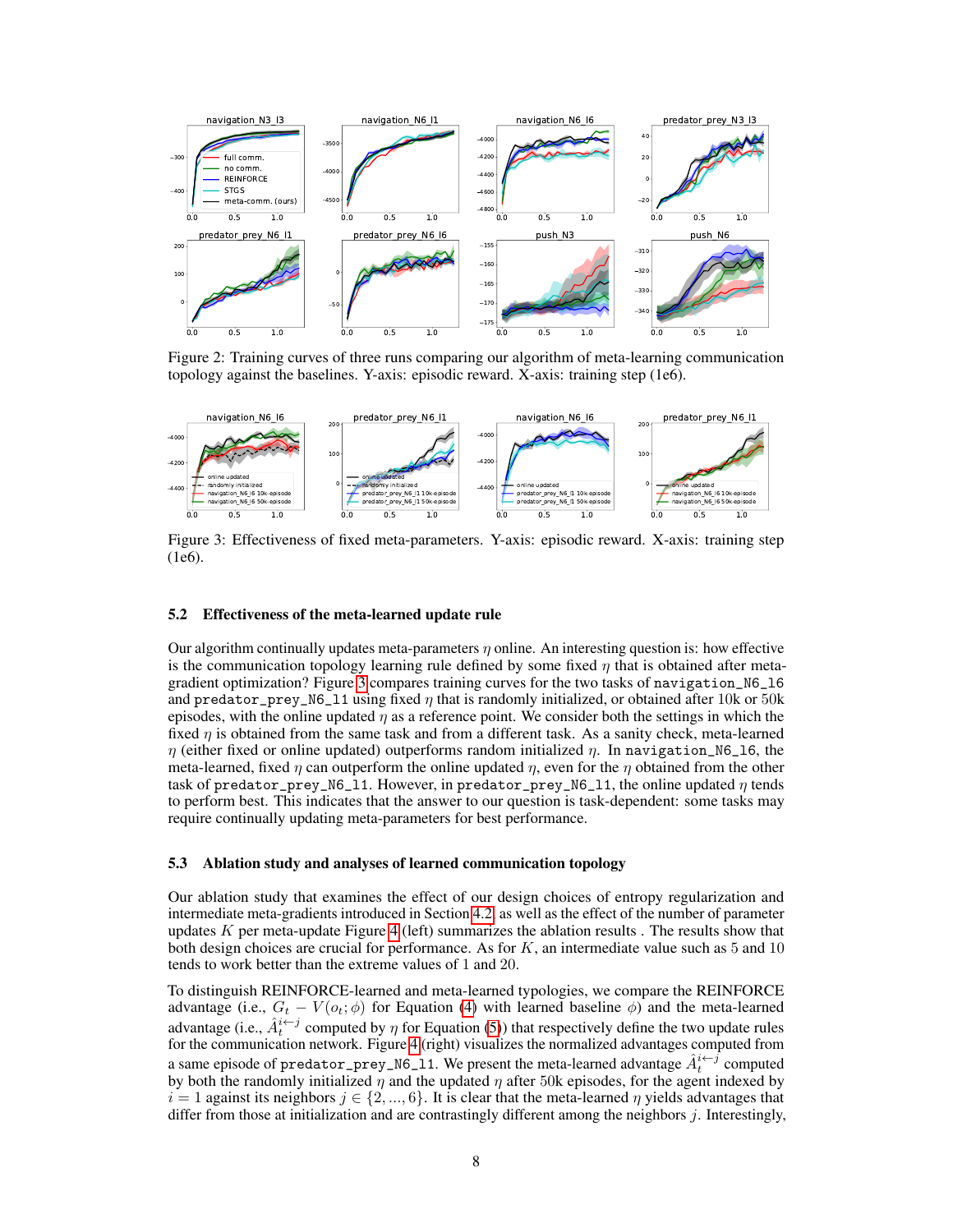<span id="page-9-8"></span>

Figure 4: *Left*: Training curves for ablation study. For each task, we normalize its episodic reward to [0, 1]. *Right*: Visualization of the normalized REINFORCE and meta-learned advantages computed from an episode of predator\_prey\_N6\_l1.

although most updates are significantly different, there is evidence that the meta-learned update rule occasionally resembles the REINFORCE update rule (see agent 4) for some trajectories.

#### 6 Conclusion and discussion

In this paper, we have proposed a novel meta-learning framework to discover adaptive update rules for learning communication topology in an online manner. Empirical results showed that our method outperforms existing alternatives in a range of cooperative MARL tasks. Preliminary analyses suggest that the discovered update rules resemble the human-designed rules such as policy gradients, yet remain qualitatively different. We next acknowledge several limitations of this work, which point out promising future directions. Although we provided in Section [5](#page-6-0) preliminary analyses on the topology learning update rules discovered by our meta-learning algorithm, its nature is not yet fully understood. It might be interesting and enlightening to better understand the discovered update rules for future work. Moreover, our meta-learning algorithm continually adapts the update rules online, and the meta-learned update rules exhibit limited generalization ability as shown in Figure [3.](#page-8-2) It remains an open question how we can discover topology learning update rules (defined by fixed meta-parameters) that work well for a large variety of MARL tasks.

### References

- <span id="page-9-0"></span>[1] Jakob Foerster, Gregory Farquhar, Triantafyllos Afouras, Nantas Nardelli, and Shimon Whiteson. Counterfactual multi-agent policy gradients. *arXiv preprint arXiv:1705.08926*, 2017.
- <span id="page-9-1"></span>[2] Ryan Lowe, Yi I Wu, Aviv Tamar, Jean Harb, Pieter Abbeel, and Igor Mordatch. Multi-agent actor-critic for mixed cooperative-competitive environments. In *Advances in neural information processing systems*, pages 6379–6390, 2017.
- <span id="page-9-2"></span>[3] Sainbayar Sukhbaatar, Rob Fergus, et al. Learning multiagent communication with backpropagation. In *Advances in neural information processing systems*, pages 2244–2252, 2016.
- <span id="page-9-3"></span>[4] Kaiqing Zhang, Zhuoran Yang, Han Liu, Tong Zhang, and Tamer Başar. Fully decentralized multi-agent reinforcement learning with networked agents. *arXiv preprint arXiv:1802.08757*, 2018.
- <span id="page-9-4"></span>[5] Jakob Foerster, Ioannis Alexandros Assael, Nando De Freitas, and Shimon Whiteson. Learning to communicate with deep multi-agent reinforcement learning. In *Advances in neural information processing systems*, pages 2137–2145, 2016.
- <span id="page-9-5"></span>[6] Eric Jang, Shixiang Gu, and Ben Poole. Categorical reparameterization with gumbel-softmax. *arXiv preprint arXiv:1611.01144*, 2016.
- <span id="page-9-6"></span>[7] Serhii Havrylov and Ivan Titov. Emergence of language with multi-agent games: Learning to communicate with sequences of symbols. *arXiv preprint arXiv:1705.11192*, 2017.
- <span id="page-9-7"></span>[8] Amanpreet Singh, Tushar Jain, and Sainbayar Sukhbaatar. Learning when to communicate at scale in multiagent cooperative and competitive tasks. *arXiv preprint arXiv:1812.09755*, 2018.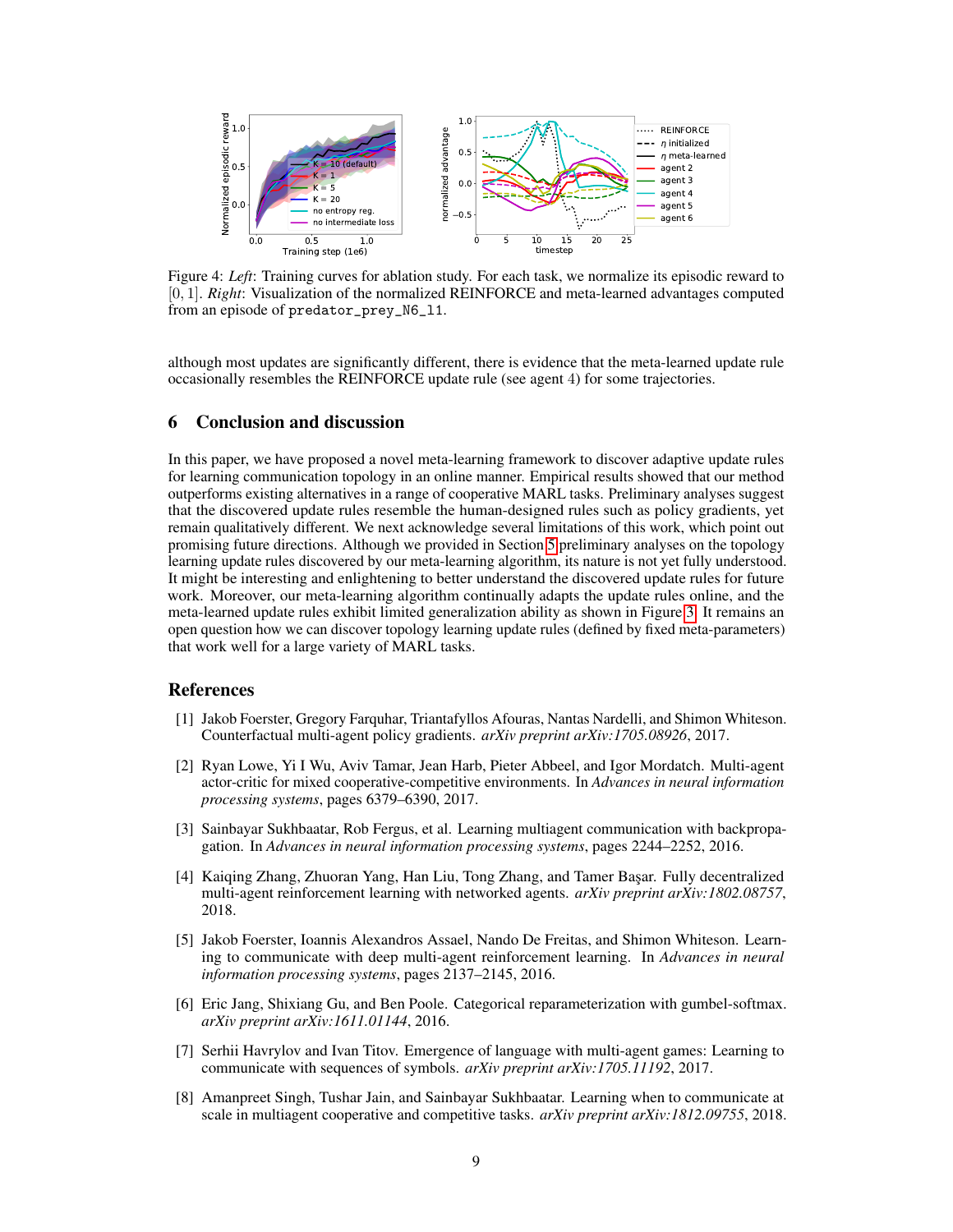- <span id="page-10-0"></span>[9] Jürgen Schmidhuber. *Evolutionary principles in self-referential learning, or on learning how to learn: The meta-meta-... hook*. Diplomarbeit, Technische Universität München, München, 1987.
- <span id="page-10-1"></span>[10] Yoshua Bengio, Samy Bengio, and Jocelyn Cloutier. *Learning a synaptic learning rule*. Citeseer, 1990.
- <span id="page-10-2"></span>[11] Sebastian Thrun and Tom M Mitchell. Learning one more thing. In *International Joint Conferences on Artificial Intelligence*, 1995.
- <span id="page-10-3"></span>[12] Chelsea Finn, Pieter Abbeel, and Sergey Levine. Model-agnostic meta-learning for fast adaptation of deep networks. In *International Conference on Machine Learning*, pages 1126–1135. PMLR, 2017.
- <span id="page-10-4"></span>[13] Zhongwen Xu, Hado van Hasselt, and David Silver. Meta-gradient reinforcement learning. *arXiv preprint arXiv:1805.09801*, 2018.
- <span id="page-10-5"></span>[14] Zeyu Zheng, Junhyuk Oh, and Satinder Singh. On learning intrinsic rewards for policy gradient methods. *arXiv preprint arXiv:1804.06459*, 2018.
- <span id="page-10-6"></span>[15] Vivek Veeriah, Matteo Hessel, Zhongwen Xu, Richard Lewis, Janarthanan Rajendran, Junhyuk Oh, Hado van Hasselt, David Silver, and Satinder Singh. Discovery of useful questions as auxiliary tasks. *arXiv preprint arXiv:1909.04607*, 2019.
- <span id="page-10-7"></span>[16] Tom Zahavy, Zhongwen Xu, Vivek Veeriah, Matteo Hessel, Junhyuk Oh, Hado van Hasselt, David Silver, and Satinder Singh. A self-tuning actor-critic algorithm. *arXiv preprint arXiv:2002.12928*, 2020.
- <span id="page-10-8"></span>[17] Zhongwen Xu, Hado van Hasselt, Matteo Hessel, Junhyuk Oh, Satinder Singh, and David Silver. Meta-gradient reinforcement learning with an objective discovered online. *arXiv preprint arXiv:2007.08433*, 2020.
- <span id="page-10-9"></span>[18] Junhyuk Oh, Matteo Hessel, Wojciech M Czarnecki, Zhongwen Xu, Hado van Hasselt, Satinder Singh, and David Silver. Discovering reinforcement learning algorithms. *arXiv preprint arXiv:2007.08794*, 2020.
- <span id="page-10-10"></span>[19] Yali Du, Lei Han, Meng Fang, Ji Liu, Tianhong Dai, and Dacheng Tao. Liir: Learning individual intrinsic reward in multi-agent reinforcement learning. *Advances in Neural Information Processing Systems*, 32:4403–4414, 2019.
- <span id="page-10-11"></span>[20] Abhishek Das, Théophile Gervet, Joshua Romoff, Dhruv Batra, Devi Parikh, Mike Rabbat, and Joelle Pineau. Tarmac: Targeted multi-agent communication. In *International Conference on Machine Learning*, pages 1538–1546. PMLR, 2019.
- <span id="page-10-12"></span>[21] Sai Qian Zhang, Qi Zhang, and Jieyu Lin. Efficient communication in multi-agent reinforcement learning via variance based control. *arXiv preprint arXiv:1909.02682*, 2019.
- <span id="page-10-13"></span>[22] Hangyu Mao, Zhibo Gong, Zhengchao Zhang, Zhen Xiao, and Yan Ni. Learning multi-agent communication under limited-bandwidth restriction for internet packet routing. *arXiv preprint arXiv:1903.05561*, 2019.
- <span id="page-10-14"></span>[23] Ming Tan. Multi-agent reinforcement learning: Independent vs. cooperative agents. In *In Proceedings of the Tenth International Conference on Machine Learning*, pages 330–337. Morgan Kaufmann, 1993.
- <span id="page-10-15"></span>[24] Jiechuan Jiang and Zongqing Lu. Learning attentional communication for multi-agent cooperation. *arXiv preprint arXiv:1805.07733*, 2018.
- <span id="page-10-16"></span>[25] Ziluo Ding, Tiejun Huang, and Zongqing Lu. Learning individually inferred communication for multi-agent cooperation. *arXiv preprint arXiv:2006.06455*, 2020.
- <span id="page-10-17"></span>[26] Michael L Littman. Markov games as a framework for multi-agent reinforcement learning. In *Machine learning proceedings 1994*, pages 157–163. Elsevier, 1994.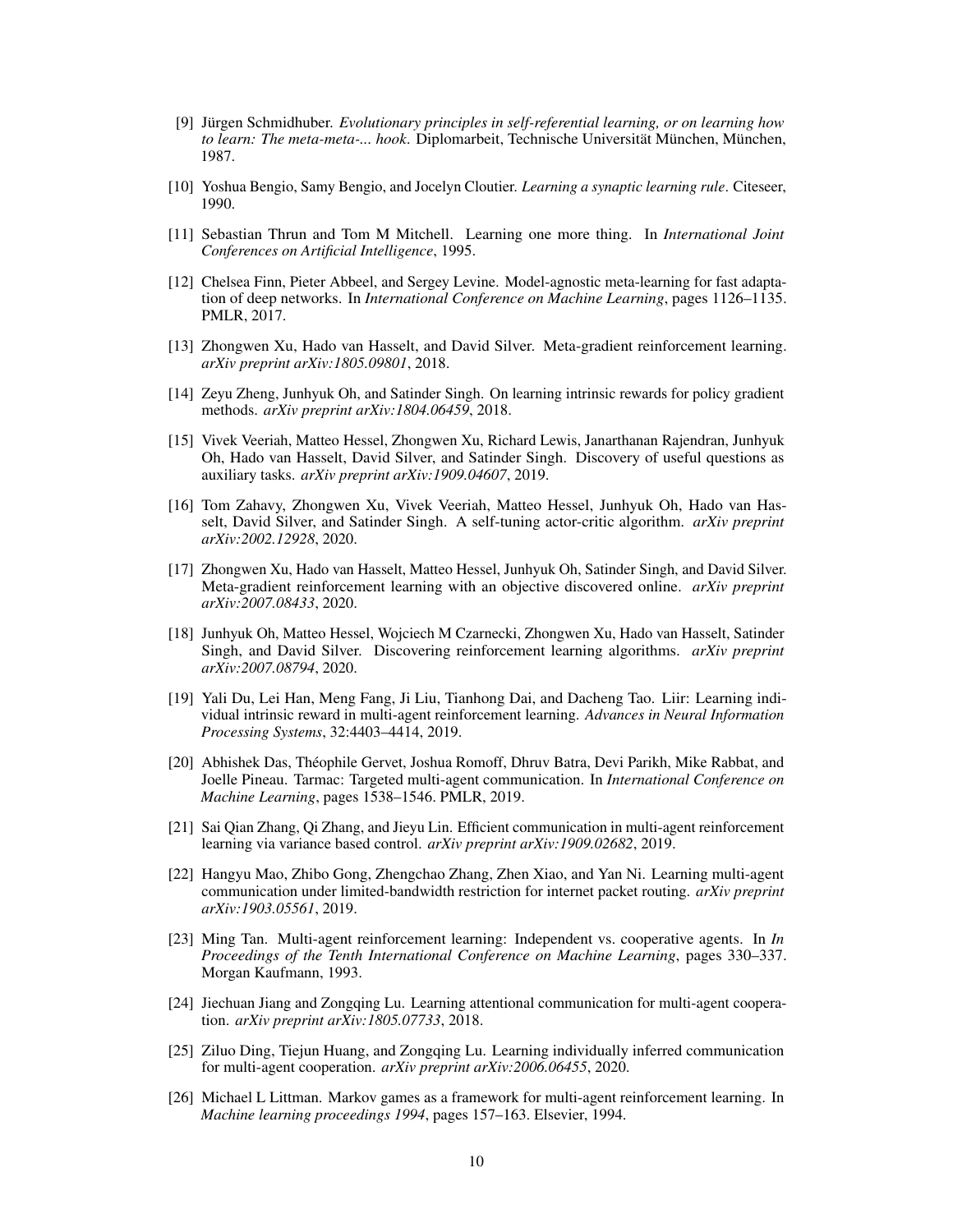- <span id="page-11-0"></span>[27] Sepp Hochreiter and Jürgen Schmidhuber. Long short-term memory. *Neural computation*, 9(8):1735–1780, 1997.
- <span id="page-11-1"></span>[28] Ashish Vaswani, Noam Shazeer, Niki Parmar, Jakob Uszkoreit, Llion Jones, Aidan N Gomez, Lukasz Kaiser, and Illia Polosukhin. Attention is all you need. *arXiv preprint arXiv:1706.03762*, 2017.
- <span id="page-11-2"></span>[29] Thomas N Kipf and Max Welling. Semi-supervised classification with graph convolutional networks. *arXiv preprint arXiv:1609.02907*, 2016.
- <span id="page-11-3"></span>[30] Ronald J Williams. Simple statistical gradient-following algorithms for connectionist reinforcement learning. *Machine learning*, 8(3-4):229–256, 1992.
- <span id="page-11-4"></span>[31] Yunhui Guo, Honghui Shi, Abhishek Kumar, Kristen Grauman, Tajana Rosing, and Rogerio Feris. Spottune: transfer learning through adaptive fine-tuning. In *Proceedings of the IEEE/CVF Conference on Computer Vision and Pattern Recognition*, pages 4805–4814, 2019.
- <span id="page-11-5"></span>[32] Qi Zhang, Richard Lewis, Satinder Singh, and Edmund Durfee. Learning to communicate and solve visual blocks-world tasks. In *Proceedings of the AAAI Conference on Artificial Intelligence*, pages 5781–5788, 2019.
- <span id="page-11-6"></span>[33] Igor Mordatch and Pieter Abbeel. Emergence of grounded compositional language in multiagent populations. In *Proceedings of the AAAI Conference on Artificial Intelligence*, 2018.
- <span id="page-11-7"></span>[34] Iou-Jen Liu, Raymond A Yeh, and Alexander G Schwing. Pic: permutation invariant critic for multi-agent deep reinforcement learning. In *Conference on Robot Learning*, pages 590–602. PMLR, 2020.
- <span id="page-11-8"></span>[35] James Bradbury, Roy Frostig, Peter Hawkins, Matthew James Johnson, Chris Leary, Dougal Maclaurin, George Necula, Adam Paszke, Jake VanderPlas, Skye Wanderman-Milne, and Qiao Zhang. JAX: composable transformations of Python+NumPy programs, 2018.

# A Implementation details

#### A.1 Computing resources

Our implementation is based on JAX [\[35\]](#page-11-8) using GPUs. A single run took approximately 17 hours using an NVIDIA Tesla V100 GPU and 7 CPU cores.

#### A.2 Hyperparameters

| Hyperparameter                      | Value                                       |
|-------------------------------------|---------------------------------------------|
| Backward LSTM architecture $(\eta)$ | $LSTM(128) - FC(128) - Linear(output size)$ |
| Optimizer for $\eta$                | RMSprop with learning rate 0.00005          |
| Gradient clipping norm for $\eta$   | $FC(128) - FC(128) - Linear(1)$             |
| Baseline~architecture $(\phi)$      | $FC(128) - FC(128) - Linear(1)$             |
| Optimizer for $\phi$                | Adam with learning rate 0.001               |
| Entropy regularization ( $\beta$ )  | 0.01                                        |
| Number of parameter updates $(K)$   | 10                                          |

Table 1: Hyperparameters for meta-learning  $\eta$ .

### B Additional results

The main body presents the visualization of normalized advantages for a single episode of predator\_prey\_N6\_l1. Figure [5](#page-12-0) presents visualization for multiple episodes.